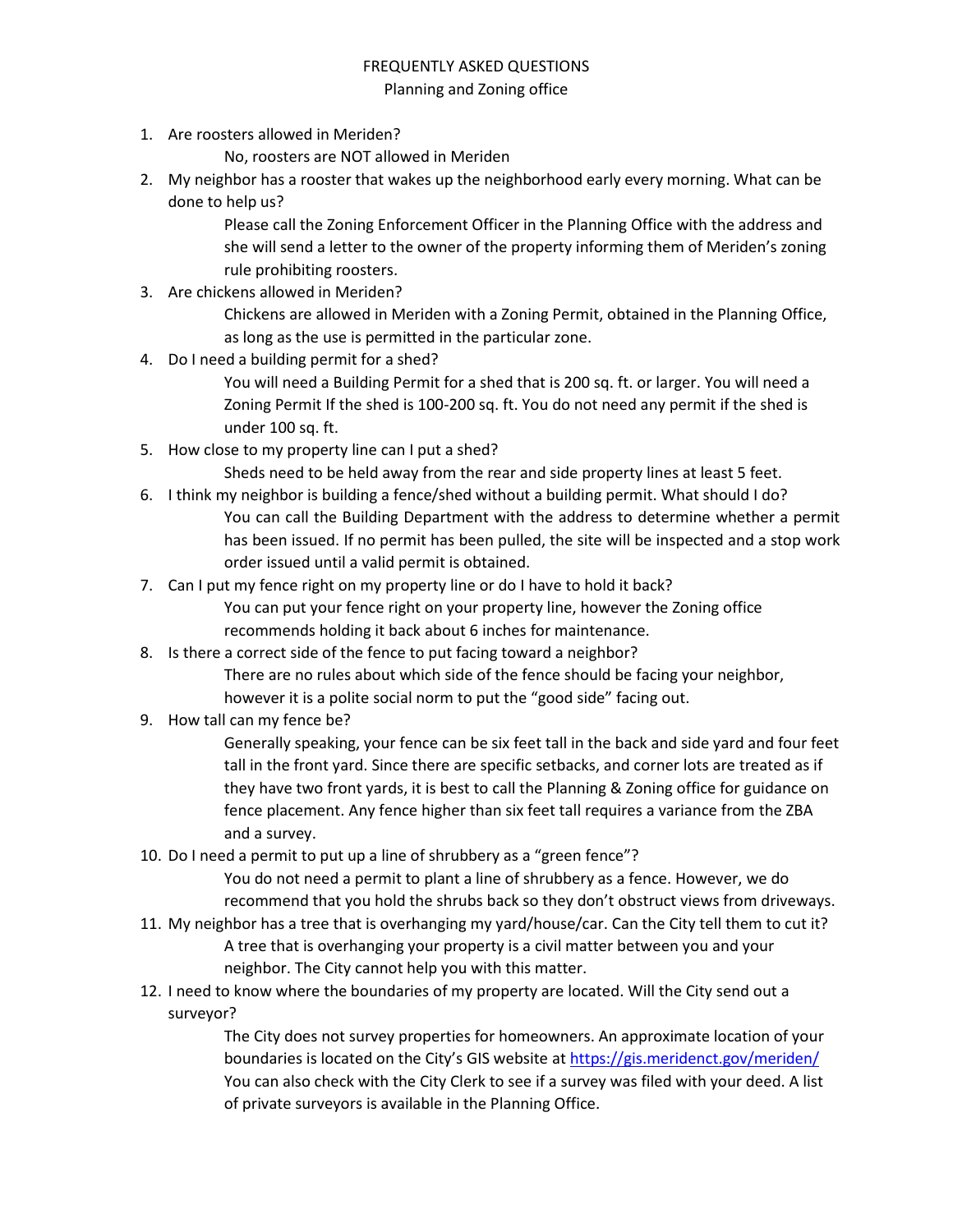13. Do I need a permit to put up a sign for a business/church?

Yes, you will need to fill out a Building Permit for a sign, including dimensions of the sign and a rendering.

- 14. I would like to start a "Cottage Business" out of my house. Do I need permission to do that? Yes, you will need to apply for a Variance with the ZBA for a home occupation.
- 15. Can the City tell me whether a certain lot is buildable or not?

The Planning office can tell you what is allowed by right per zoning district and the setbacks for building a structure, but it is up to an architect or engineer to determine whether a lot is "buildable" or not.

16. My neighbors are noisy, what can the City do to help me?

Noise is not regulated by Zoning, so all noise complaints should be directed to the Police Department.

17. My family wants to put a pool in our back yard. Do we need a permit?

Yes, you need to get a permit from the Building Department. They have a packet of information about requirements for pools within the packet, including setbacks, electrical, and fencing.

18. My neighbor is parking his large tractor trailer on the street in front of his house and is hindering the flow of traffic and site lines. Can the City help with this?

> The Zoning Enforcement Officer can send a letter to the resident letting him know that the parking of commercial vehicles in residential neighborhoods is not allowed. The best thing to do would be to call the Police Department so that they can come out and issue a warning or a ticket.

- 19. Someone on my street is repairing vehicles out of their garage and it's a nuisance. Is this allowed? Repairing vehicles without a State of CT Certificate of Location Approval, obtained through the Zoning Board of Appeals, is not allowed. If you can call the Zoning Enforcement Officer with the address of the property, she can send a letter out requesting them to cease the activity.
- 20. My neighbor's drainpipe is draining into my back yard and is creating a swamp. Can the City help with this?

Unfortunately, this is a private matter between neighbors. If, for instance, the drainage pipe was determined to be on City property, then the Engineering Department would be able to help with this issue.

21. Why did the City decide to put (name a certain business) on (name a certain street)?

The City and the Planning Department do not determine where certain businesses are located. After a business chooses a location that fits their needs and is for sale, the business will submit applications and site plans to the appropriate planning and zoning boards and commissions for approval. These commissions are coordinated through the Planning Office.

22. I have a tree in front of my house and I don't know if it's on my property or the City's property. I would like to have it cut down. Who should I call?

> The Parks Department is in charge of trees. Chris Bourdon is the Tree Warden and he will take a look at the tree in question and let you know if the tree is on City property or if it needs to be taken down. A tree will not be taken down simply because a homeowner no longer wants it; the tree must be dying, damaged, causing danger, or some other extenuating circumstance in order for it to be cut down.

23. How many feet away from the street does my property start? –OR- How much land from the street does the City own?